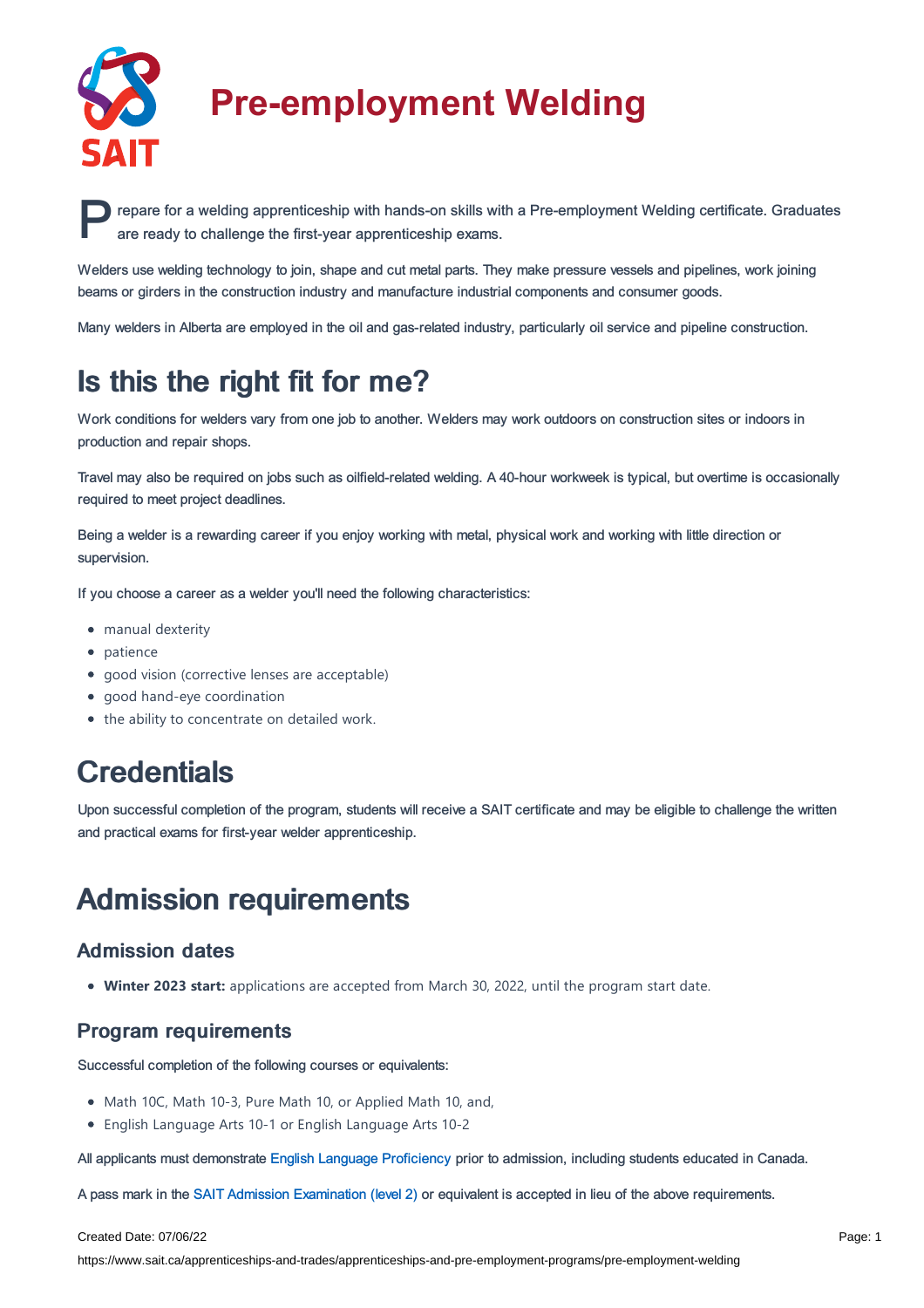Note: General Educational Development (GED) tests are **not** accepted in lieu of the admission requirements.

SAIT accepts high school course [equivalents](https://www.sait.ca/pages/admissions/before-you-apply/high-school-course-equivalencies) for admission. If you don't meet the requirements, consider Academic [Upgrading.](https://www.sait.ca/pages/programs-and-courses/academic-upgrading)

SAIT evaluates [international](https://www.sait.ca/pages/admissions/after-you-apply/international-document-assessment) documents for admissions. After you've applied, consider our international document assessment service if your education is from outside of Canada.

#### Direct entry: four-step process

**Step 1:** Read the program information to see the qualities needed for student success.

**Step 2:** Ensure that you meet all of the admission requirements listed above.

**Step 3:** [Apply](https://www.sait.ca/pages/admissions/apply) to Pre-Employment Welding - Full-Time and submit your transcripts and/or [anticipated](https://www.sait.ca/pages/admissions/after-you-apply/transcripts-and-supporting-documents) final grades.

Admission will be extended on a first-qualified, first-offered basis until the program is full.

**Step 4:** Find out how to monitor your [application](https://www.sait.ca/pages/admissions/after-you-apply/tracking-your-application) status.

## Communication during admission

Email is the primary source of communication during the selection process. Ensure your personal email account is managed appropriately to receive our emails, files and communications. We recommend you add the [ma.info@sait.ca](https://sait.camailto:ma.info@sait.ca) domain to your safe senders' list or you risk missing critical email messages.

## Costs 2022/23

### Domestic tuition and fees

Cost per credit: \$408

| Year | <b>Number of semesters</b> | <b>Tuition fees</b> | <b>SAIT fees</b> | Saitsa fees* | <b>Total</b> |
|------|----------------------------|---------------------|------------------|--------------|--------------|
|      |                            | \$6,120             | \$149            | n/a          | \$6,269      |

### SAIT fees

- Campus athletic and recreation fee: \$49
- Universal transit pass (Upass): n/a
- Student support fee: \$50
- Student technology fee: \$50

This program is eligible for Canada Alberta Job Grant [funding.](https://www.sait.ca/business-and-industry/canada-alberta-job-grant)

### Saitsa fees

#### Student Association fees

Students registered in pre-employment programs do not pay student association fees.

### Health and dental fees

Students registered in pre-employment programs are not eligible for health and dental plans.

#### Created Date: 07/06/22

https://www.sait.ca/apprenticeships-and-trades/apprenticeships-and-pre-employment-programs/pre-employment-welding